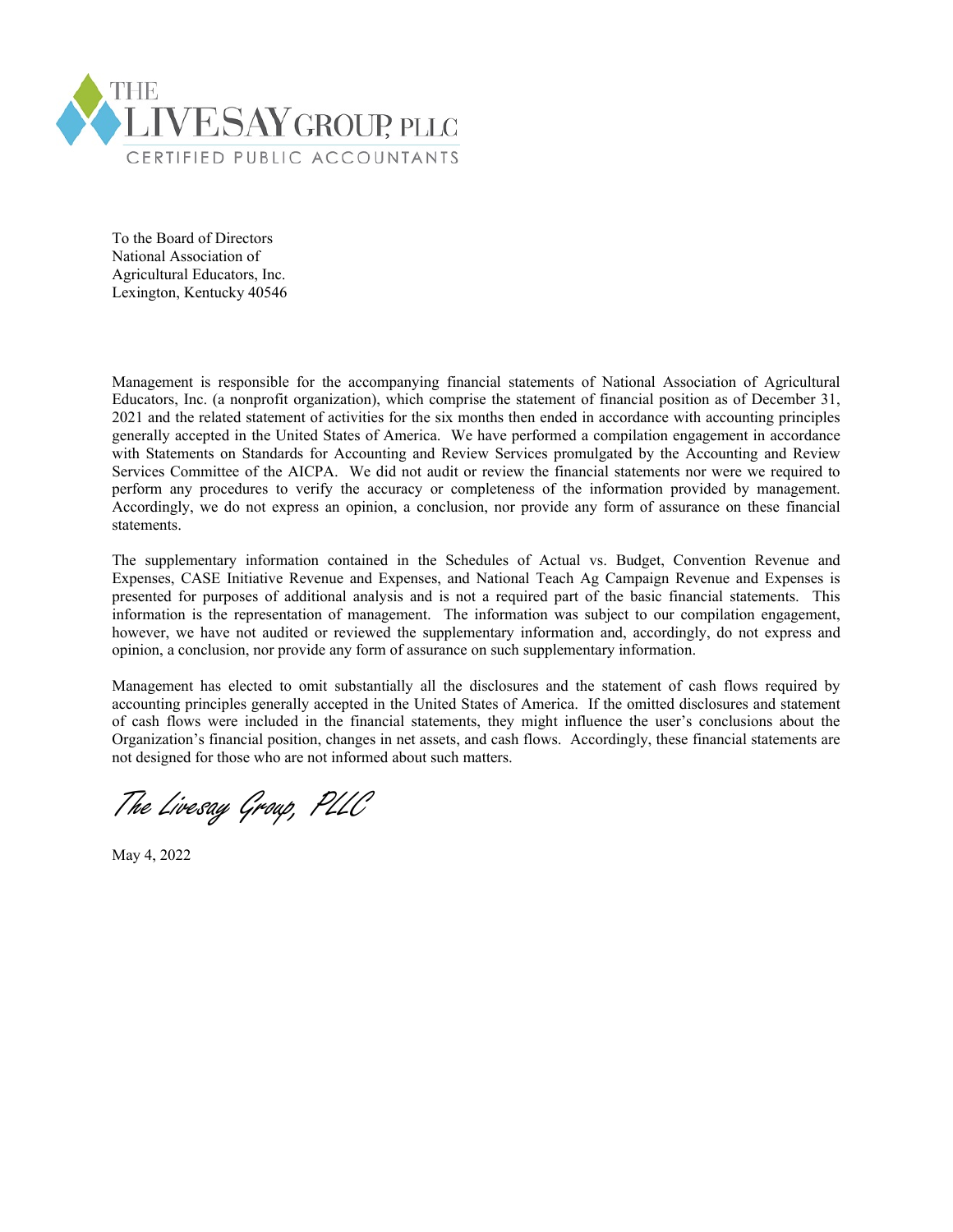# NATIONAL ASSOCIATION OF AGRICULTURAL EDUCATORS, INC. **Statement of Financial Position** December 31, 2021

| <b>ASSETS</b>                                                              |                 |
|----------------------------------------------------------------------------|-----------------|
| <b>Current Assets</b>                                                      |                 |
| Cash on Deposit                                                            | \$<br>1,268,490 |
| <b>Accounts Receivable</b>                                                 | 457,817         |
| Investments - Operating Fund                                               | 1,128,747       |
| Investments - Life Membership Fund                                         | 454,282         |
| Inventory                                                                  | 5,000           |
| Prepaid Expenses                                                           | 175,480         |
| <b>Total Current Assets</b>                                                | 3,489,816       |
| Property and Equipment                                                     |                 |
| Property and Equipment - CASE Initiative (net of accumulated depreciation) | 1,675           |
| Property and Equipment (net of accumulated depreciation)                   | 49,894          |
| Total Property and Equipment                                               | 51,569          |
| Other Assets                                                               |                 |
| Deposit                                                                    | 4,814           |
| <b>TOTAL ASSETS</b>                                                        | \$<br>3,546,199 |
| <b>LIABILITIES AND NET ASSETS</b>                                          |                 |
| <b>LIABILITIES</b>                                                         |                 |
| Accounts Payable                                                           | \$<br>285,122   |
| Accrued Leave Payable                                                      | 30,172          |
| Other Current Liabilities                                                  | 92              |
| Deferred Revenue                                                           | 57,174          |
| <b>TOTAL LIABILITIES</b>                                                   | 372,560         |
| <b>NET ASSETS</b>                                                          |                 |
| <b>Unrestricted Net Assets:</b>                                            |                 |
| <b>Current Operation</b>                                                   | 1,664,619       |
| Board Designated for Special Purposes                                      | 463,836         |
| <b>CASE</b> Initiative                                                     | 1,045,184       |
| TOTAL NET ASSETS                                                           | 3,173,639       |
| TOTAL LIABILITIES AND NET ASSETS                                           | \$<br>3,546,199 |
|                                                                            |                 |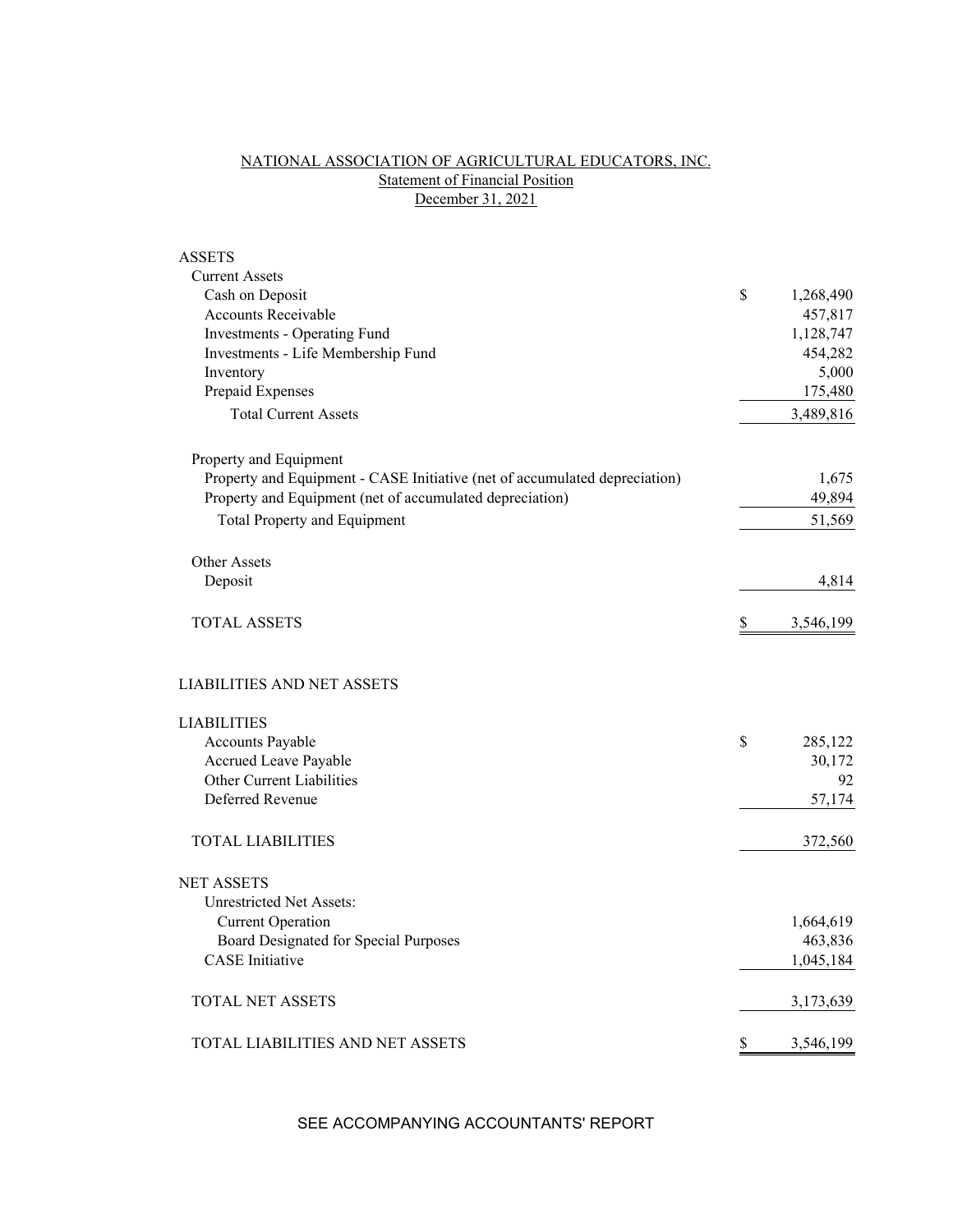### NATIONAL ASSOCIATION OF AGRICULTURAL EDUCATORS, INC. Statement of Activities For the Six Months Ended December 31, 2021

|                                       | Unrestricted  |                       |             |                          |    |                    |                 |
|---------------------------------------|---------------|-----------------------|-------------|--------------------------|----|--------------------|-----------------|
|                                       |               | Current<br>Operations |             | Board<br>Designated      |    | CASE<br>Initiative | Total           |
| Revenue, Gains and Losses             |               |                       |             |                          |    |                    |                 |
| Membership Dues                       | $\mathsf{\$}$ | 373,390               | $\mathbf S$ | 7,440                    | \$ |                    | \$<br>380,830   |
| Convention Income                     |               | 147,435               |             |                          |    |                    | 147,435         |
| Sponsorship and Awards                |               | 30,850                |             |                          |    |                    | 30,850          |
| Merchandise Sales                     |               | 112                   |             |                          |    |                    | 112             |
| Contributions                         |               | 150                   |             |                          |    |                    | 150             |
| Net Realized and Unrealized           |               |                       |             |                          |    |                    |                 |
| Gains (Losses) on Securities          |               | 8,934                 |             | 5,431                    |    |                    | 14,365          |
| Interest and Dividends                |               | 44,490                |             | 17,193                   |    |                    | 61,683          |
| FFA Foundation Projects               |               | 699,784               |             | $\overline{\phantom{0}}$ |    |                    | 699,784         |
| <b>CASE</b> Initiative Income         |               | $\overline{a}$        |             |                          |    | 1,432,380          | 1,432,380       |
| Other Income                          |               | 52,712                |             |                          |    |                    | 52,712          |
| Total Revenue, Gaines and Losses      |               | 1,357,857             |             | 30,064                   |    | 1,432,380          | 2,820,301       |
| Net Assets Released from Restrictions |               |                       |             |                          |    |                    |                 |
| Total Revenue, Gains and Losses       |               |                       |             |                          |    |                    |                 |
| and Reclassifications                 |               | 1,357,857             |             | 30,064                   |    | 1,432,380          | 2,820,301       |
| Expenses                              |               |                       |             |                          |    |                    |                 |
| General Expenses                      |               | 484,611               |             |                          |    |                    | 484,611         |
| FFA Foundation Projects               |               | 700,205               |             |                          |    | 379,631            | 1,079,836       |
| <b>CASE</b> Initiative Expenses       |               |                       |             |                          |    | 1,126,197          | 1,126,197       |
| <b>Convention Expenses</b>            |               | 181,457               |             |                          |    |                    | 181,457         |
|                                       |               |                       |             |                          |    |                    |                 |
| <b>Total Expenses</b>                 |               | 1,366,273             |             |                          |    | 1,505,828          | 2,872,101       |
| INCREASE (DECREASE) IN NET ASSETS     |               | (8, 416)              |             | 30,064                   |    | (73, 448)          | (51,800)        |
| NET ASSETS AT BEGINNING OF PERIOD     |               | 1,673,035             |             | 433,772                  |    | 1,118,632          | 3,225,439       |
| NET ASSETS AT END OF PERIOD           | \$            | 1,664,619             | \$          | 463,836                  | \$ | 1,045,184          | \$<br>3,173,639 |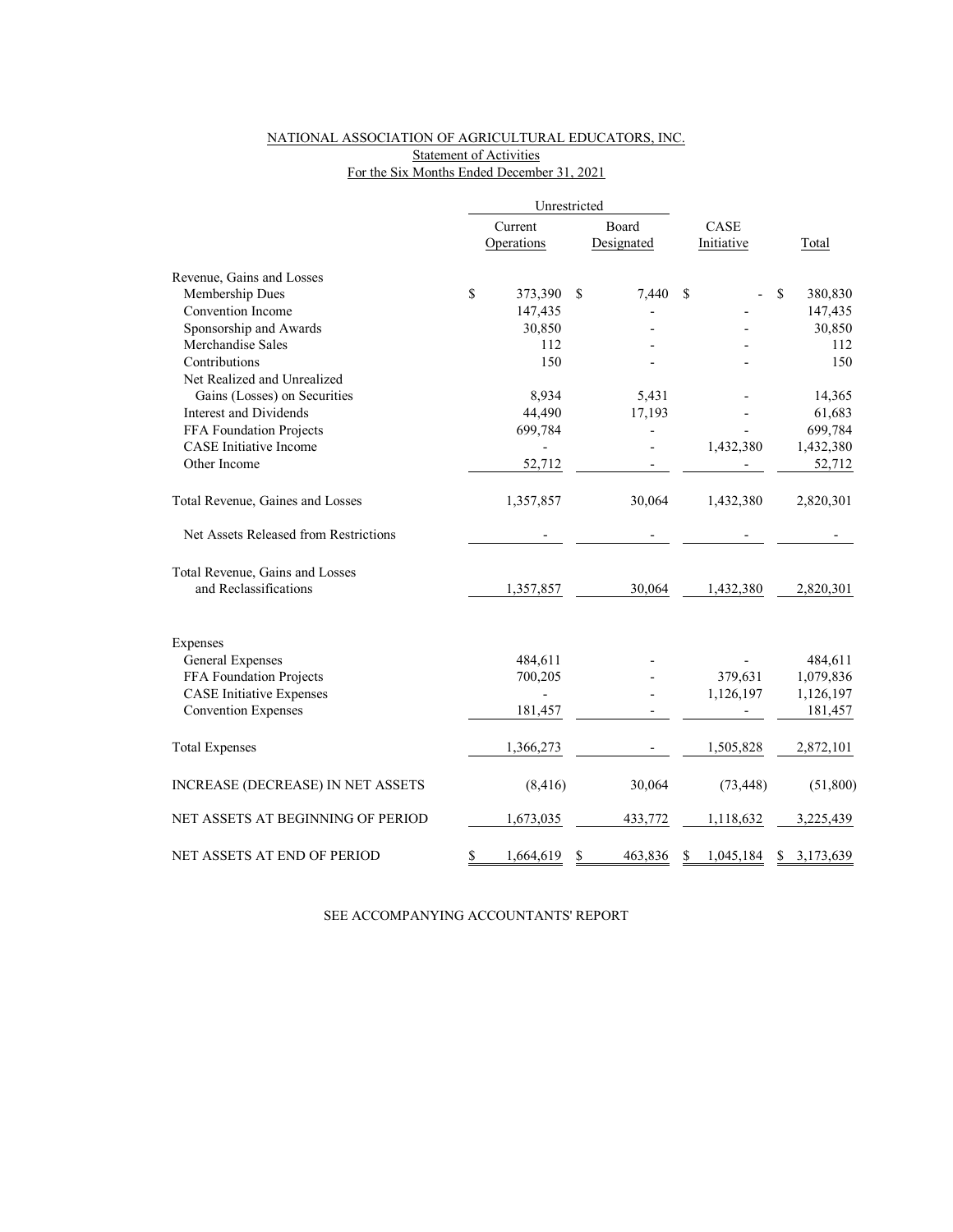#### NATIONAL ASSOCIATION OF AGRICULTURAL EDUCATORS, INC. For the One and Six Months Ended December 31, 2021 Schedule of Actual vs. Budget

| CODE |                                                                          | <b>MONTH</b><br><b>ACTUAL</b> | <b>MONTH</b><br><b>BUDGET</b> | <b>MONTH</b><br><b>VARIANCE</b> | YEAR TO DATE<br><b>ACTUAL</b> | <b>YEAR</b><br><b>BUDGET</b> |    | <b>YEAR</b><br><b>VARIANCE</b> |
|------|--------------------------------------------------------------------------|-------------------------------|-------------------------------|---------------------------------|-------------------------------|------------------------------|----|--------------------------------|
| 4010 | <b>REVENUE</b><br>Membership Dues Rev                                    | \$<br>3,760                   | \$<br>30,250                  | \$<br>$(26,490)$ \$             | 366,640 \$                    | 363,000                      | -S | 3,640                          |
| 4020 | Life Membership Dues Rev                                                 | 720                           |                               | 720                             | 7,440                         |                              |    | 7,440                          |
| 4030 | Org Membership Dues Rev                                                  | 2,250                         | 375                           | 1,875                           | 6,750                         | 4,500                        |    | 2,250                          |
| 6110 | Interest -- Operating Fund                                               | 26                            | 365                           | (339)                           | 155                           | 4,375                        |    | (4,220)                        |
| 6121 | Dividends -- Operating Fund                                              | 40,939                        | 365                           | 40,574                          | 44,335                        | 4,375                        |    | 39,960                         |
| 6220 | Gain (Loss) Sale of Securities Operating Fund                            | (4,048)                       | $\sim$                        | (4,048)                         | 15,953                        | ä,                           |    | 15,953                         |
| 6221 | Net Realized and Unrealized Gains (Losses)<br>on Securities -- Life Fund | (1,915)                       | 365                           | (2,280)                         | 9,467                         | 4,375                        |    | 5,092                          |
| 6222 | Net Realized and Unrealized Gains (Losses)                               |                               |                               | (5,691)                         |                               |                              |    |                                |
| 6223 | on Securities -- Operating Fund                                          | (5,326)                       | 365                           | (3,070)                         | (7,019)                       | 4,375                        |    | (11, 394)                      |
| 6130 | Gain (Loss) Sale of Securities Life Fund<br>Dividends, Life Fund         | (3,070)<br>15,904             | 500                           | 15,404                          | (4,036)<br>17,193             | 6,000                        |    | (4,036)<br>11,193              |
| 6410 |                                                                          |                               | $\omega$ .                    | $\sim$                          | 150                           | ÷,                           |    | 150                            |
| 6900 | Contributions, Legislative Fund<br>Miscellaneous Income Rev              |                               | 167                           |                                 | L.                            | 2,000                        |    | (2,000)                        |
| 6930 | Returned deposit item                                                    |                               | $\overline{\phantom{a}}$      | (167)                           |                               | $\overline{\phantom{a}}$     |    |                                |
| 5219 |                                                                          | ÷,                            | $\omega$                      | ÷.                              | ÷.                            | $\sim$                       |    | $\sim$                         |
| 6310 | Nat'l Geo/Cengage Scholarships Rev<br>Merchandise Sales Rev              | 63                            | 167                           | (104)                           | 112                           | 2,000                        |    | (1,888)                        |
| 6320 | <b>State Website Development</b>                                         |                               | $\overline{\phantom{a}}$      | ä,                              | $\blacksquare$                | $\overline{\phantom{a}}$     |    |                                |
| 6880 | Ag Ed Relief Fund Rev                                                    | 4,297                         |                               | 4,297                           | 11,534                        | ÷,                           |    | 11,534                         |
| 5300 | Ag Tchr Res Guide Rev                                                    |                               |                               | ÷.                              | ä,                            | $\overline{a}$               |    |                                |
| 5330 |                                                                          | 500                           | 42                            | 458                             | 500                           | 500                          |    | $\sim$                         |
| 5331 | AEM Bus Mgr Stipend Rev<br>Council MMM Mgt Fee Rev                       | 2,500                         | 208                           | 2,292                           | 2,500                         | 2,500                        |    |                                |
| 5332 |                                                                          | 15,000                        | 1,250                         | 13,750                          | 15,000                        | 15,000                       |    | $\sim$                         |
| 5333 | CASE Mgt Fee Rev                                                         |                               | 1,583                         |                                 |                               | 19,000                       |    | 1,000                          |
| 5352 | NTAC Mgt Fee Rev<br>FFA FND - Scholarships Rev                           | 20,000                        |                               | 18,417<br>÷,                    | 20,000                        |                              |    |                                |
| 5045 | FFA FND - TTTK Rev                                                       |                               |                               |                                 |                               |                              |    |                                |
| 5044 | FFA FND - OPAP Rev                                                       |                               |                               |                                 |                               |                              |    |                                |
| 5043 |                                                                          |                               |                               |                                 |                               |                              |    |                                |
| 5042 | FFA FND - OMSP Rev<br>FFA FND - OT Rev                                   |                               |                               |                                 |                               |                              |    |                                |
| 5048 |                                                                          |                               |                               |                                 |                               |                              |    |                                |
| 5046 | FFA FND - OECT Rev<br>FFA FND - LAA Rev                                  |                               |                               |                                 |                               |                              |    |                                |
| 5063 | FFA FND - NATAA/NAII Rev                                                 |                               |                               |                                 |                               |                              |    |                                |
| 5057 | FFA FND - XLR8 Rev                                                       |                               |                               |                                 |                               |                              |    |                                |
| 5848 | FFA FND - CoP Rev                                                        |                               |                               |                                 |                               |                              |    |                                |
| 5062 | FFA FND - NPS Event Rev                                                  |                               |                               |                                 |                               |                              |    |                                |
| 5081 | FFA FND - Gen Support Grant Rev                                          | (377, 379)                    | 24,131                        | (401, 510)                      | 247,621                       | 289,569                      |    | (41, 948)                      |
| 5082 | FFA FND - Office Space Grant Rev                                         |                               | 2,083                         | (2,083)                         | 25,000                        | 25,000                       |    |                                |
| 5083 | FFA FND - Staff Support Grant Rev                                        |                               | $\sim$                        | ÷                               | 18,087                        | 18,087                       |    |                                |
| 5084 | FFA FND - NTAC Staff Grant Rev                                           |                               | ÷.                            |                                 | 31,697                        | 31,697                       |    |                                |
|      | Convention Net Income                                                    | (60, 677)                     | (5,588)                       | (55,089)                        | (50,980)                      | (184, 350)                   |    | 133,370                        |
|      | CASE Initiative Net Income                                               | (78, 636)                     | 8,251                         | (86, 887)                       | (73, 448)                     | 99,010                       |    | (172, 458)                     |
|      | NTAC Net Income                                                          | 305,182                       | $\sim$                        | 305,182                         |                               | $\overline{\phantom{a}}$     |    | $\blacksquare$                 |
|      |                                                                          |                               |                               |                                 |                               |                              |    |                                |
|      | <b>TOTAL REVENUE</b>                                                     | (119,910)                     | 64,879                        | (184, 789)                      | 704,651                       | 711,013                      |    | (6,362)                        |
|      | <b>EXPENSES</b>                                                          |                               |                               |                                 |                               |                              |    |                                |
| 8010 | Salaries Exp                                                             | 29,522                        | 19,121                        | 10,401                          | 199,596                       | 229,454                      |    | (29, 858)                      |
| 8015 | Employee Insurance Exp                                                   | 2,881                         | $\sim$                        | 2,881                           | 24,675                        | $\overline{\phantom{a}}$     |    | 24,675                         |
| 8020 | <b>Employee Benefits Exp</b>                                             | 590                           | 3,951                         | (3,361)                         | 11,804                        | 47,411                       |    | (35,607)                       |
| 8030 | Employee FICA/Medicare Exp                                               | 2,335                         | 1,463                         | 872                             | 16,398                        | 17,553                       |    | (1, 155)                       |
| 8050 | Computer Service Exp                                                     | 1,825                         | 833                           | 992                             | 5,050                         | 10,000                       |    | (4,950)                        |
| 8060 | Telephone & ISP Exp                                                      | 154                           | 688                           | (534)                           | 7,044                         | 8,250                        |    | (1,206)                        |
| 8080 | Accounting Exp                                                           | 800                           | 800                           | ÷.                              | 4,800                         | 9,600                        |    | (4,800)                        |
| 8150 | Depreciation Exp                                                         | 1,050                         | 500                           | 550                             | 6,235                         | 6,000                        |    | 235                            |
| 8160 | Rent Exp                                                                 | 5,520                         | 2,500                         | 3,020                           | 29,269                        | 30,000                       |    | (731)                          |
| 8170 | Insurance Exp                                                            | 200                           | 500                           | (300)                           | 2,633                         | 6,000                        |    | (3, 367)                       |
| 8180 | Legal Exp                                                                | 243                           | 42                            | 201                             | 4,987                         | 500                          |    | 4,487                          |
| 8190 | Office Supplies Exp                                                      | 658                           | 646                           | 12                              | 6,390                         | 7,750                        |    | (1,360)                        |
| 8195 | Bank charges and investment fees Exp                                     | 1,234                         | 417                           | 817                             | 7,315                         | 5,000                        |    | 2,315                          |
| 8200 | Printing, general Exp                                                    | $\overline{\phantom{a}}$      | 125                           | (125)                           | 1,250                         | 1,500                        |    | (250)                          |
| 8210 | Staff training Exp                                                       | ä,                            | 83                            | (83)                            | ÷.                            | 1,000                        |    | (1,000)                        |

Continued on Next Page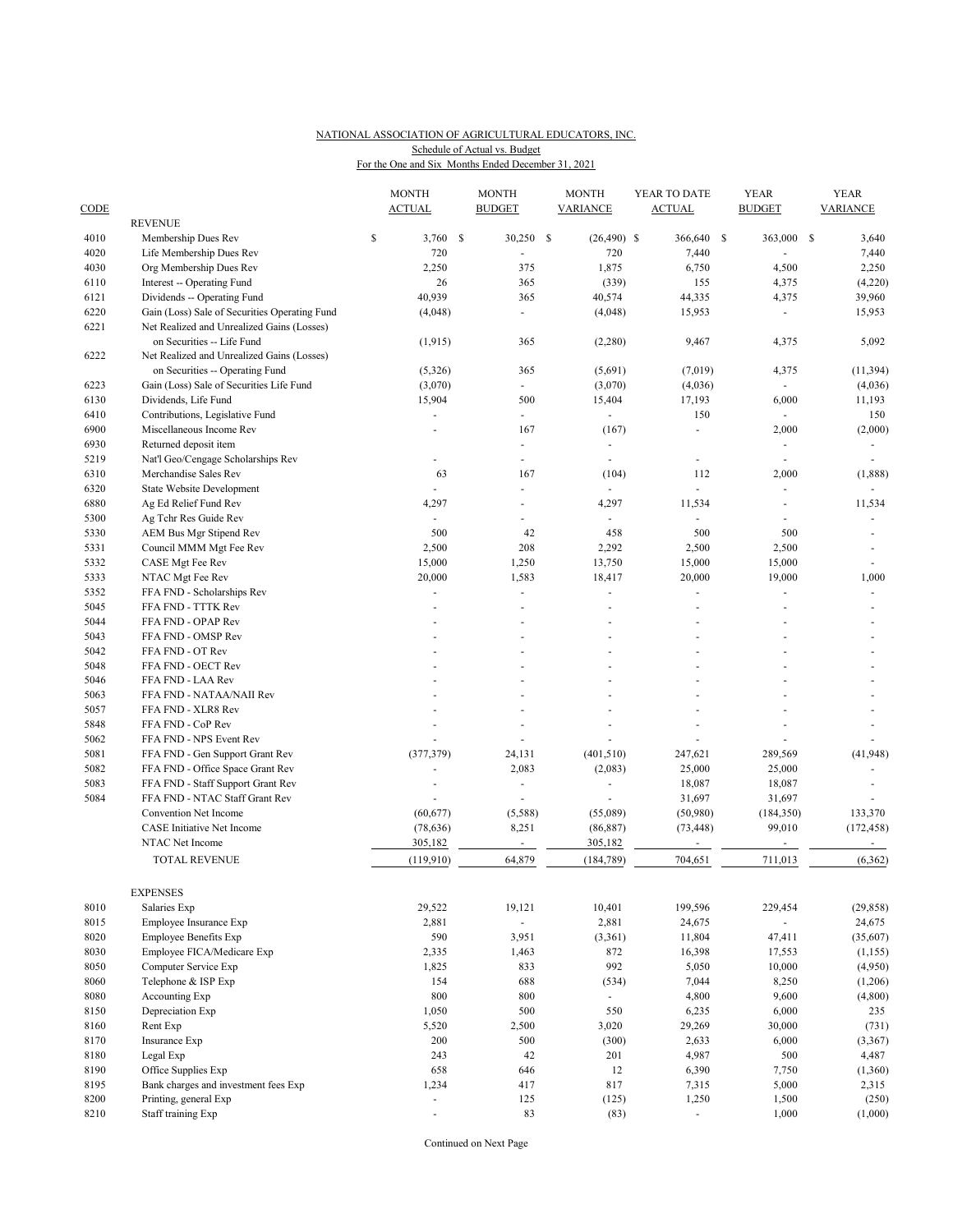#### NATIONAL ASSOCIATION OF AGRICULTURAL EDUCATORS, INC. For the One and Six Months Ended December 31, 2021 Schedule of Actual vs. Budget

| <b>CODE</b> |                                   | <b>MONTH</b><br><b>ACTUAL</b> | <b>MONTH</b><br><b>BUDGET</b> | <b>MONTH</b><br><b>VARIANCE</b> | YEAR TO DATE<br><b>ACTUAL</b> | <b>YEAR</b><br><b>BUDGET</b> | <b>YEAR</b><br><b>VARIANCE</b> |
|-------------|-----------------------------------|-------------------------------|-------------------------------|---------------------------------|-------------------------------|------------------------------|--------------------------------|
|             |                                   |                               |                               |                                 |                               |                              |                                |
| 8230        | Taxes and licenses Exp            | ä,                            | 13                            | (13)                            | 572                           | 150                          | 422                            |
| 8215        | Membership & Contributions Exp    |                               | 833                           | (833)                           | 4,745                         | 10,000                       | (5,255)                        |
| 8220        | Travel - Staff Exp                | 409                           | 1,458                         | (1,049)                         | 7,774                         | 17,500                       | (9, 726)                       |
| 8221        | <b>Interest Expense</b>           |                               |                               |                                 |                               | ä,                           |                                |
| 8225        | Promotion & Marketing Exp         | L,                            | 625                           | (625)                           | 11,987                        | 7,500                        | 4,487                          |
| 8260        | Merchandise Exp                   |                               | 250                           | (250)                           | 3,710                         | 3,000                        | 710                            |
| 8300        | Photocopies & Machine Lease Exp   | 217                           | 125                           | 92                              | 1,412                         | 1,500                        | (88)                           |
| 8530        | Postage - General Exp             | 170                           | 417                           | (247)                           | 1,015                         | 5,000                        | (3,985)                        |
| 8545        | Prof Liability Insurance Exp      | ÷.                            | 3,523                         | (3,523)                         | 39,240                        | 42,275                       | (3,035)                        |
| 8222        | <b>Public Relations Exp</b>       | 169                           | 42                            | 127                             | 227                           | 500                          | (273)                          |
| 8224        | Penalties                         | ä,                            | $\sim$                        | $\bar{a}$                       | ä,                            | L,                           | $\omega$                       |
| 8031        | Fines and Penalties               |                               |                               |                                 |                               |                              |                                |
| 8550        | Scholarships - NatGeo/Cengage Exp | 6,000                         | 625                           | 5,375                           | 6,000                         | 7,500                        | (1,500)                        |
| 8610        | Travel - Special Project Exp      | $\sim$                        | ÷.                            | $\sim$                          |                               | ÷.                           | $\sim$                         |
| 8645        | Travel - Regional Sec Exp         | 9,076                         | 750                           | 8,326                           | 12,335                        | 9,000                        | 3,335                          |
| 8620        | Travel - Board of Directors Exp   | 2,693                         | 1,667                         | 1,026                           | 12,761                        | 20,000                       | (7,239)                        |
| 8847        | Webinar Exp                       |                               | ÷.                            | ÷.                              | ÷.                            | $\blacksquare$               |                                |
| 8880        | Ag Ed Relief Fund Exp             | 2,500                         | ÷.                            | 2,500                           | 11,050                        | $\sim$                       | 11,050                         |
| 9100        | Substitute teacher hire behinds   | $\sim$                        | 21                            | (21)                            | ÷.                            | 250                          | (250)                          |
| 8849        | Website Exp                       | 1,433                         | 750                           | 683                             | 8,100                         | 9,000                        | (900)                          |
| 8055        | Contractor Exp                    | 9,296                         | $\equiv$                      | 9,296                           | 15,810                        | L.                           | 15,810                         |
| 8920        | Credit Card Exp                   | 1,310                         | 417                           | 893                             | 8,110                         | 5,000                        | 3,110                          |
| 8161        | Storage Exp                       | 403                           | 125                           | 278                             | 2,418                         | 1,500                        | 918                            |
| 8895        | Professional Development Exp      | ÷,                            |                               | $\overline{\phantom{a}}$        | $\blacksquare$                | ä,                           | $\overline{\phantom{a}}$       |
| 9300        | Ag Ed Resource Guide Exp          | ÷,                            |                               | ÷,                              | 86                            | ä,                           | 86                             |
| 8850        | Miscellaneous Exp                 | 6,172                         |                               | 6,172                           | 9,813                         |                              | 9,813                          |
| 8846        | <b>NPS</b> Event Exp              | ÷.                            |                               | ÷,                              | L.                            | ÷.                           | ÷.                             |
| 8555        | FFA FND - Scholarships Exp        |                               |                               |                                 | L.                            | 25,000                       | (25,000)                       |
| 8950        | FFA FND - NTAC Expense            | (308)                         |                               | (308)                           |                               |                              |                                |
| 9045        | FFA FND - TTTK Exp                | 47,197                        | 7,646                         | 39,551                          | 75,274                        | 91,750                       | (16, 476)                      |
| 90451       | FFA FND - TTTK Stipends Exp       | 2,625                         | ÷.                            | 2,625                           | 2,625                         | $\mathcal{L}_{\mathcal{A}}$  | 2,625                          |
| 9044        | FFA FND - OPAP Exp                | 3,959                         | 1,417                         | 2,542                           | 6,403                         | 17,000                       | (10, 597)                      |
| 9043        | FFA FND - OMSP Exp                | 4,754                         | 1,417                         | 3,337                           | 8,516                         | 17,000                       | (8, 484)                       |
| 9042        | FFA FND - OT Exp                  | 4,845                         | 1,417                         | 3,428                           | 8,553                         | 17,000                       | (8, 447)                       |
| 9048        | FFA FND - OECT Exp                | 3,946                         | 1,417                         | 2,529                           | 6,816                         | 17,000                       | (10, 184)                      |
| 9046        | FFA FND - LAA Exp                 | 505                           | 929                           | (424)                           | 1,555                         | 11,152                       | (9, 597)                       |
| 9051        | FFA FND - OSC Exp                 | 478                           | ÷.                            | 478                             | 1,868                         | L.                           | 1,868                          |
| 9057        | FFA FND - XLR8 Exp                | 41,880                        | 7,051                         | 34,829                          | 65,505                        | 84,613                       | (19, 108)                      |
| 90571       | FFA FND - XLR8 Stipends Exp       | 2,625                         |                               | 2,625                           | 8,125                         | ä,                           | 8,125                          |
| 9058        | FFA FND - NPS Event Exp           | ÷.                            | ÷                             | $\omega$                        | ä,                            |                              | $\omega$                       |
| 9063        | FFA FND - NATAA Exp               | 57,369                        | 8,736                         | 48,633                          | 75,800                        | 104,826                      | (29, 026)                      |
| 9062        | FFA FND - NATAA Stipends Exp      | 10,800                        | ÷                             | 10,800                          | 10,800                        |                              | 10,800                         |
| 8848        | FFA FND - CoP Exp                 | $\blacksquare$                |                               | $\sim$                          | $\omega$                      |                              | $\omega$                       |
|             | <b>TOTAL EXPENSES</b>             | 267,535                       | 73,340                        | 194,195                         | 756,451                       | 905,034                      | (148, 583)                     |
|             | NET INCOME (LOSS)                 | \$<br>$(387, 445)$ \$         | $(8,461)$ \$                  | $(378, 984)$ \$                 | $(51,800)$ \$                 | $(194, 021)$ \$              | 142,221                        |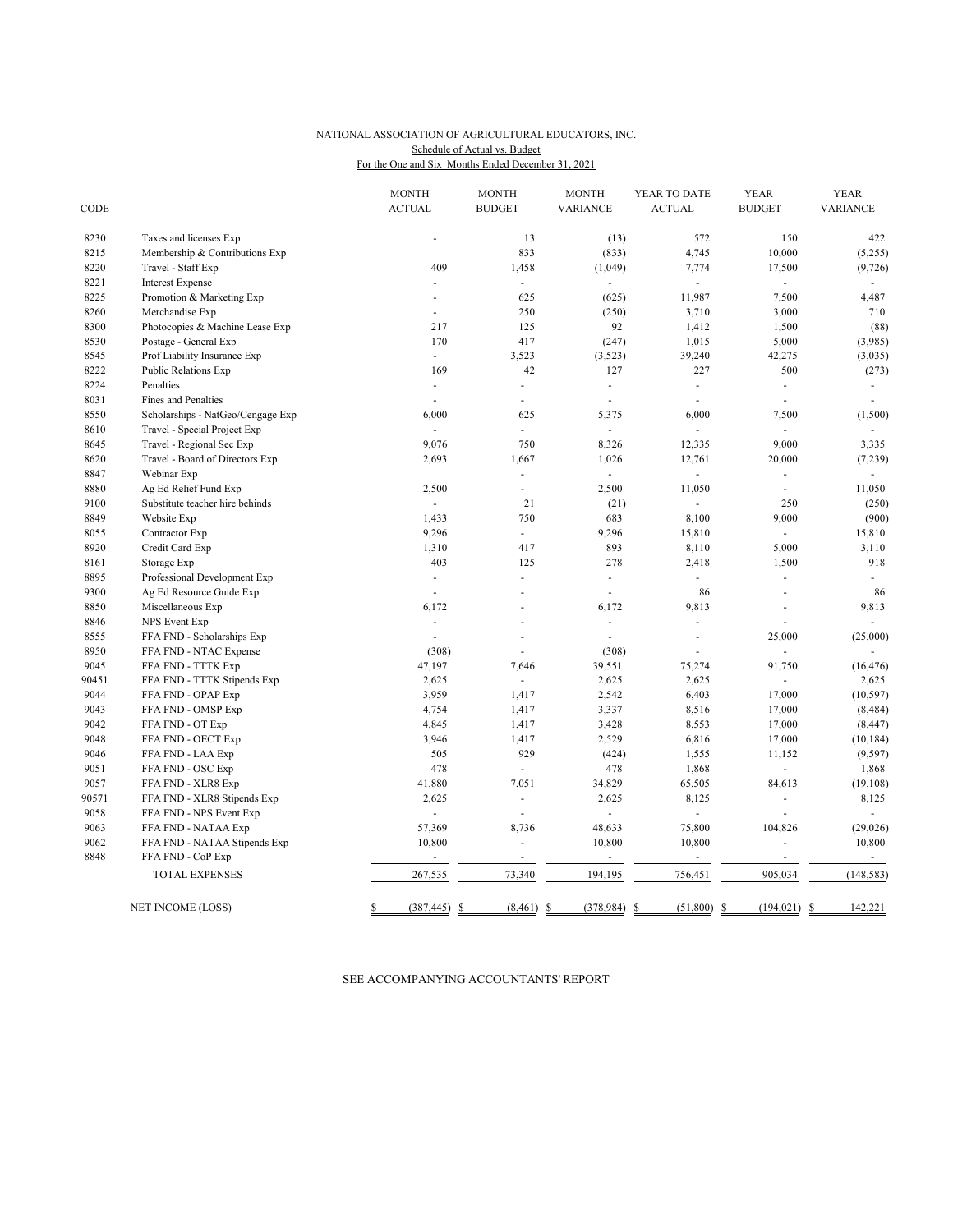#### NATIONAL ASSOCIATION OF AGRICULTURAL EDUCATORS, INC. Schedule of Convention Revenue and Expenses

For the One and Six Months Ended December 31, 2021

| CODE | <b>REVENUE</b>                           |    | <b>MONTH</b><br><b>ACTUAL</b> | <b>MONTH</b><br><b>BUDGET</b> | <b>MONTH</b><br>VARIANCE | YEAR TO DATE<br><b>ACTUAL</b> | <b>YEAR</b><br><b>BUDGET</b> | <b>YEAR</b><br>VARIANCE |
|------|------------------------------------------|----|-------------------------------|-------------------------------|--------------------------|-------------------------------|------------------------------|-------------------------|
| 5010 | Conv't - Registration Rev                | \$ | 47,979 \$                     | 8,333 \$                      | 39,646 \$                | 147,435 \$                    | $100,000$ \$                 | 47,435                  |
| 5020 | Conv't - Partner Reception Rev           |    |                               |                               |                          |                               | 1,200                        | (1,200)                 |
| 5047 | FFA FND - Conv't Sponsors Rev            |    |                               |                               |                          |                               |                              |                         |
| 5021 | Conv't - Sponsorships Rev                |    | 25,850                        | 1,500                         | 24,350                   | 30,850                        | 18,000                       | 12,850                  |
|      | <b>TOTAL REVENUE</b>                     |    | 73,829                        | 9,833                         | 63,996                   | 178,285                       | 119,200                      | 59,085                  |
|      | <b>EXPENSES</b>                          |    |                               |                               |                          |                               |                              |                         |
| 9011 | Conv't, Plaques & Trophies Exp           |    | 658                           | 1,000                         | (342)                    | 861                           | 12,000                       | (11, 139)               |
| 9012 | Conv't, Printing Exp                     |    | 133                           |                               | 133                      | 133                           |                              | 133                     |
| 9024 | Conv't, IU Awards Exp                    |    | 505                           |                               | 505                      | 4,305                         |                              | 4,305                   |
| 9025 | Conv't, TM Awards Exp                    |    | 855                           |                               | 855                      | 5,005                         |                              | 5,005                   |
| 9013 | Conv't, Miscellaneous Exp                |    | 5,882                         |                               | 5,882                    | 68,028                        | 118,500                      | (50, 472)               |
| 9015 | Conv't, Meal Functions                   |    |                               | 125                           | (125)                    |                               | 1,500                        | (1,500)                 |
| 9017 | Conv't, Promotion & Marketing Exp        |    | 331                           | 833                           | (502)                    | 1,199                         | 10,000                       | (8, 801)                |
| 9018 | Conv't, Postage & Shipping Exp           |    | 6,237                         | 333                           | 5,904                    | 8,026                         | 4,000                        | 4,026                   |
| 9019 | Conv't, Equipment Rental Exp             |    | 37,473                        | 2,917                         | 34,556                   | 41,131                        | 35,000                       | 6,131                   |
| 9026 | Conv't, OSC Exp                          |    |                               |                               |                          |                               |                              |                         |
| 9027 | Conv't, OC Exp                           |    |                               |                               | ٠                        | ٠                             |                              |                         |
| 9041 | Conv't, Registration-Award Exp           |    | 434                           |                               | 434                      | 1.484                         |                              | 1,484                   |
| 9090 | Conv't - Committee Leaders Exp           |    | 1,050                         | 379                           | 671                      | 2,450                         | 4,550                        | (2,100)                 |
| 9047 | FFA FND - NAAE Conv't Exp                |    | 47.808                        | 6,667                         | 41.141                   | 47,808                        | 80,000                       | (32, 192)               |
| 9031 | Conv't - Travel - Board of Directors Exp |    | 19,199                        | 1,917                         | 17,282                   | 27,346                        | 23,000                       | 4,346                   |
| 9032 | Conv't - Travel - Staff Exp              |    | 13,941                        | 1,250                         | 12,691                   | 21,489                        | 15,000                       | 6,489                   |
|      | <b>TOTAL EXPENSES</b>                    |    | 134,506                       | 15,421                        | 119,085                  | 229,265                       | 303,550                      | (74, 285)               |
|      | <b>NET INCOME (LOSS)</b>                 | S  | $(60,677)$ \$                 | $(5,588)$ \$                  | $(55,089)$ \$            | $(50,980)$ \$                 | $(184,350)$ \$               | 133,370                 |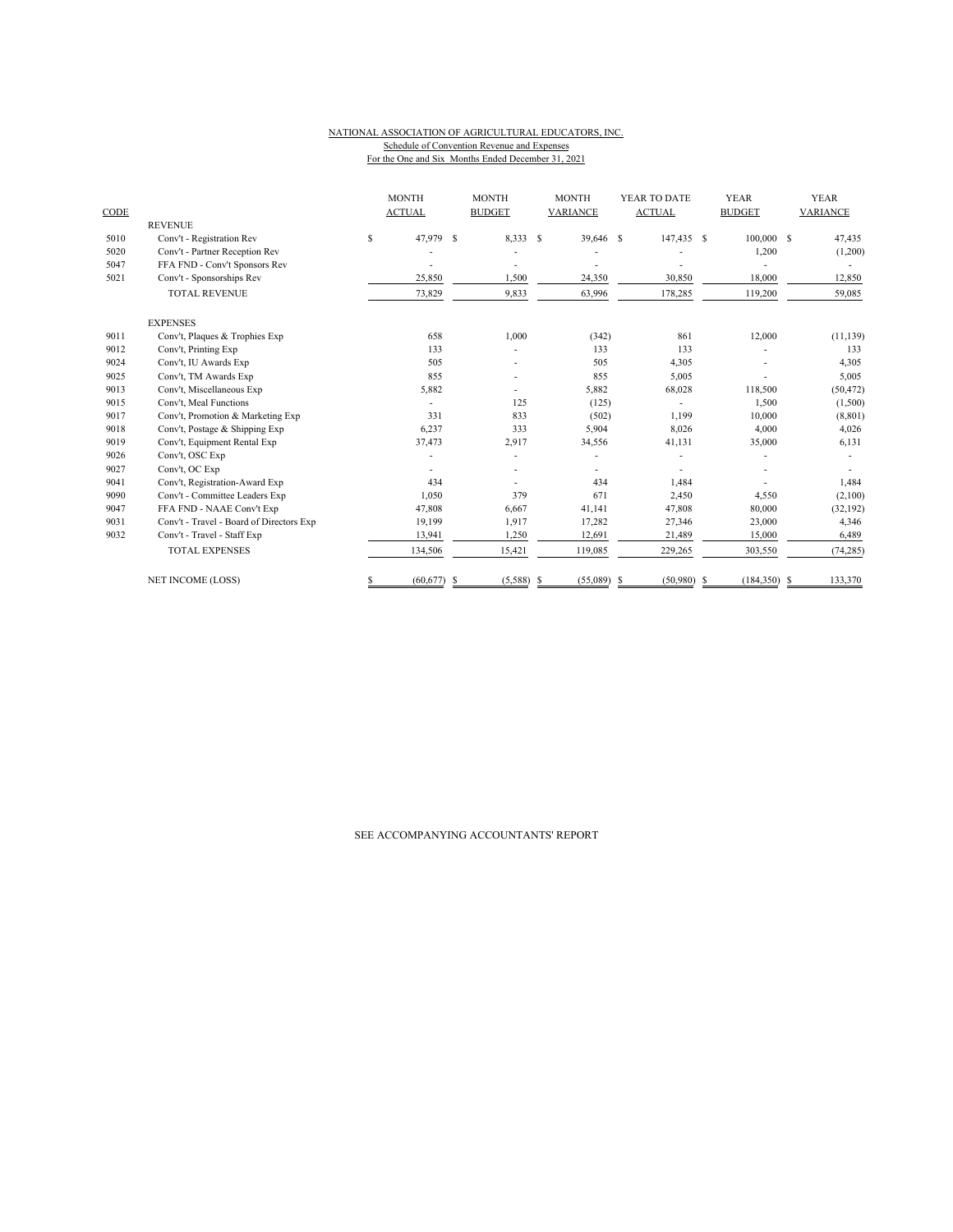## NATIONAL ASSOCIATION OF AGRICULTURAL EDUCATORS, INC.

Schedule of CASE Initiative Revenue and Expenses For the One and Six Months Ended December 31, 2021

|                  |                                                                                | <b>MONTH</b>   | <b>MONTH</b>             | <b>MONTH</b>             | YEAR TO DATE             | <b>YEAR</b>              | <b>YEAR</b>                 |
|------------------|--------------------------------------------------------------------------------|----------------|--------------------------|--------------------------|--------------------------|--------------------------|-----------------------------|
| CODE             | <b>REVENUE</b>                                                                 | <b>ACTUAL</b>  | <b>BUDGET</b>            | <b>VARIANCE</b>          | <b>ACTUAL</b>            | <b>BUDGET</b>            | <b>VARIANCE</b>             |
| 410000           | FFA Foundation Rev                                                             | \$<br>\$<br>ä, | ÷,                       | \$<br>L.                 | \$                       | \$                       | \$                          |
| 410010           | NSF for TAA Grant Rev                                                          | 20,759         | 1,577                    | 19,182                   | 24,981                   | 18,926                   | 6,055                       |
| 410020           | <b>NAAE</b> Projects Rev                                                       | ä,             | ä,                       | $\omega$                 | ä,                       |                          |                             |
| 410030           | FFA Projects Rev                                                               | ä,             | 833                      | (833)                    | ÷,                       | 10,000                   | (10,000)                    |
| 410050           | Host Conference Revenue                                                        | 618            | ÷,                       | 618                      | 2,604                    |                          | 2,604                       |
| 410100           | NRES Rev                                                                       |                |                          |                          |                          |                          |                             |
| 410450           | Short-term Project Rev                                                         |                | ÷.                       | $\overline{a}$           | $\overline{a}$           |                          |                             |
| 410825           | <b>Industry Rev</b>                                                            |                |                          |                          |                          |                          |                             |
| 410850           | USDA PD-STEP Grant Rev                                                         |                |                          |                          |                          |                          |                             |
| 430000           | CI Fees Rev                                                                    |                | ÷,                       | $\overline{a}$           |                          |                          |                             |
| 430100           | Probationary CI Cert Fees Rev                                                  |                | 200                      | (200)                    | 28,300                   | 2,400                    | 25,900                      |
| 430200           | Preservice CI Fees Rev                                                         |                | 625                      | (625)                    | 27,120                   | 7,500                    | 19,620                      |
| 430400           | Immersive Management Fees Rev                                                  |                |                          | $\overline{a}$           | 3,381                    |                          | 3,381                       |
| 430450           | Immersive CI Cert Fees Rev                                                     |                |                          |                          | ä,                       |                          | $\overline{\phantom{a}}$    |
| 430500           | CI Scholarships and Grants -- FFA FND Rev                                      |                | ä,<br>ä,                 | ä,<br>ä,                 |                          |                          | ÷                           |
| 430600<br>430700 | CI Scholarships and Grants -- Direct Rev<br>Traditional CI Management Fees Rev | ä,<br>(5, 443) | 18,900                   | (24, 343)                | 252,732                  | 226,800                  | 25,932                      |
| 430750           | Traditional CI Cert Fees Rev                                                   | (2,117)        | 29,880                   | (31,997)                 | 665,488                  | 358,560                  | 306,928                     |
| 430800           | BriefCASE Management Fees Rev                                                  | 2,093          | 375                      | 1,718                    | 17,626                   | 4,500                    | 13,126                      |
| 430850           | BriefCASE CI Cert Fees Rev                                                     | 400            | 625                      | (225)                    | 4,400                    | 7,500                    | (3,100)                     |
| 430900           | Fast Track Management Fees Rev                                                 | ÷,             | ÷,                       | ÷,                       | $\overline{\phantom{a}}$ | $\overline{\phantom{a}}$ |                             |
| 430950           | Fast Track CI Cert Fees Rev                                                    | ä,             | ä,                       | $\sim$                   | $\sim$                   | ÷.                       |                             |
| 440000           | Vendor -- Vernier Rev                                                          | 19,207         | 16,667                   | 2,540                    | 353,318                  | 200,000                  | 153,318                     |
| 445000           | Vendor -- Am Tech Pub Rev                                                      | ÷              | ÷,                       | $\overline{\phantom{a}}$ | 919                      | $\overline{\phantom{a}}$ | 919                         |
| 446000           | Vendor - LabAids                                                               |                | 625                      | (625)                    | 11,446                   | 7,500                    | 3,946                       |
| 447000           | Vendor - Reality Works                                                         |                | 104                      | (104)                    | 1,586                    | 1,250                    | 336                         |
| 450000           | Vendor -- NewByte Rev                                                          |                | ÷.                       | $\omega$                 | L.                       | $\omega$                 | $\mathcal{L}_{\mathcal{A}}$ |
| 460000           | Vendor -- Ward's Rev                                                           |                | 625                      | (625)                    | $\sim$                   | 7,500                    | (7,500)                     |
| 460100           | Ward's Kits Rev                                                                |                | ÷,                       | $\overline{\phantom{a}}$ | $\overline{\phantom{a}}$ | $\overline{\phantom{a}}$ | $\overline{\phantom{a}}$    |
| 470000           | Vendor -- Cengage Rev                                                          |                | L,                       | L.                       | 12,519                   | ÷,                       | 12,519                      |
| 480000           | Vendor -- Bio-Rad Rev                                                          |                | 167                      | (167)                    | 3,149                    | 2,000                    | 1,149                       |
| 485000           | <b>CASE</b> Online Rev                                                         |                | ٠                        | ÷.                       | $\sim$                   | $\sim$                   | $\sim$                      |
| 490000           | Vendor -- Goodheart-Willcox Rev                                                |                | 250                      | (250)                    | 4,709                    | 3,000                    | 1,709                       |
| 495000           | Merchandise Rev                                                                |                | ä,                       | $\omega$                 | $\omega$                 | $\omega$                 | $\omega$                    |
| 499000           | New Projects Rev                                                               | ÷,             | 417                      | (417)                    | 18,102                   | 5,000                    | 13,102                      |
|                  | TOTAL REVENUE                                                                  | 35,517         | 71,870                   | (36, 353)                | 1,432,380                | 862,436                  | 569,944                     |
|                  | <b>EXPENSES</b>                                                                |                |                          |                          |                          |                          |                             |
| 614000           | Vendor - Am Tech Pub Exp                                                       |                |                          |                          | 108                      |                          | 108                         |
| 615000           | Vendor -- Vernier Exp                                                          | 22,803         | 14,667                   | 8,136                    | 299,152                  | 176,000                  | 123,152                     |
| 616000           | Vendor -- Cengage Exp                                                          | 243            | ÷,                       | 243                      | 13,395                   |                          | 13,395                      |
| 618000           | Vendor -- Goodheart-Willcox Exp                                                | ÷              | 220                      | (220)                    | 3,976                    | 2,640                    | 1,336                       |
| 619000           | CASE On-line Exp                                                               |                |                          |                          |                          |                          | ٠                           |
| 620000           | Vendor -- NewByte Exp                                                          | ÷.             | $\overline{\phantom{a}}$ | $\overline{\phantom{a}}$ | $\overline{\phantom{a}}$ | $\overline{\phantom{a}}$ | $\overline{\phantom{a}}$    |
| 621500           | Postage Exp                                                                    |                | 208                      | (208)                    | (132)                    | 2,500                    | (2,632)                     |
| 623000           | Printing Exp                                                                   |                | 167                      | (167)                    | 363                      | 2,000                    | (1,637)                     |
| 623400           | BriefCASE LT Stipends Exp                                                      |                | ÷,                       | $\overline{\phantom{a}}$ | $\overline{\phantom{a}}$ | $\overline{\phantom{a}}$ | $\overline{\phantom{a}}$    |
| 623549           | eliteElevation Travel Exp                                                      |                | ä,                       | L.                       | $\overline{\phantom{a}}$ | $\sim$                   |                             |
| 623550           | eliteElevation Exp                                                             |                | 417                      | (417)                    | 6,000                    | 5,000                    | 1,000                       |
| 623551           | CI LT Stipends Exp                                                             |                | 15,750                   | (15,750)                 | 218,051                  | 189,000                  | 29,051                      |
| 623552           | CI Travel -- LT Exp                                                            |                | ä,                       | ÷,                       | 3,015                    | $\overline{\phantom{a}}$ | 3,015                       |
| 623561           | Fast Track LT Stipends Exp                                                     |                | L                        |                          | ä,                       |                          | $\overline{\phantom{a}}$    |
| 623562           | Fast Track LT Travel Exp                                                       |                |                          |                          | $\overline{a}$           |                          |                             |
| 623571           | Immersive LT Stipends Exp                                                      |                |                          |                          | 9,477                    |                          | 9,477                       |
| 623572           | Immersive Travel -- LT & Participants Exp                                      |                |                          | ä,                       | $\omega$                 |                          | $\omega$                    |
| 623573           | Immersive Exp                                                                  |                | ÷,                       | $\overline{\phantom{a}}$ | 9,533                    | $\overline{\phantom{a}}$ | 9,533                       |
| 623581           | BriefCASE LT Stipends Exp                                                      |                | 175                      | (175)                    | 5,050                    | 2,100                    | 2,950                       |
| 623582           | BriefCASE LT Travel Exp                                                        |                | 75                       | (75)                     |                          | 900                      | (900)                       |
| 623583           | <b>BriefCASE</b> Exp                                                           | 180            | ÷,                       | 180                      | 180                      | $\blacksquare$           | 180                         |

Continued on Next Page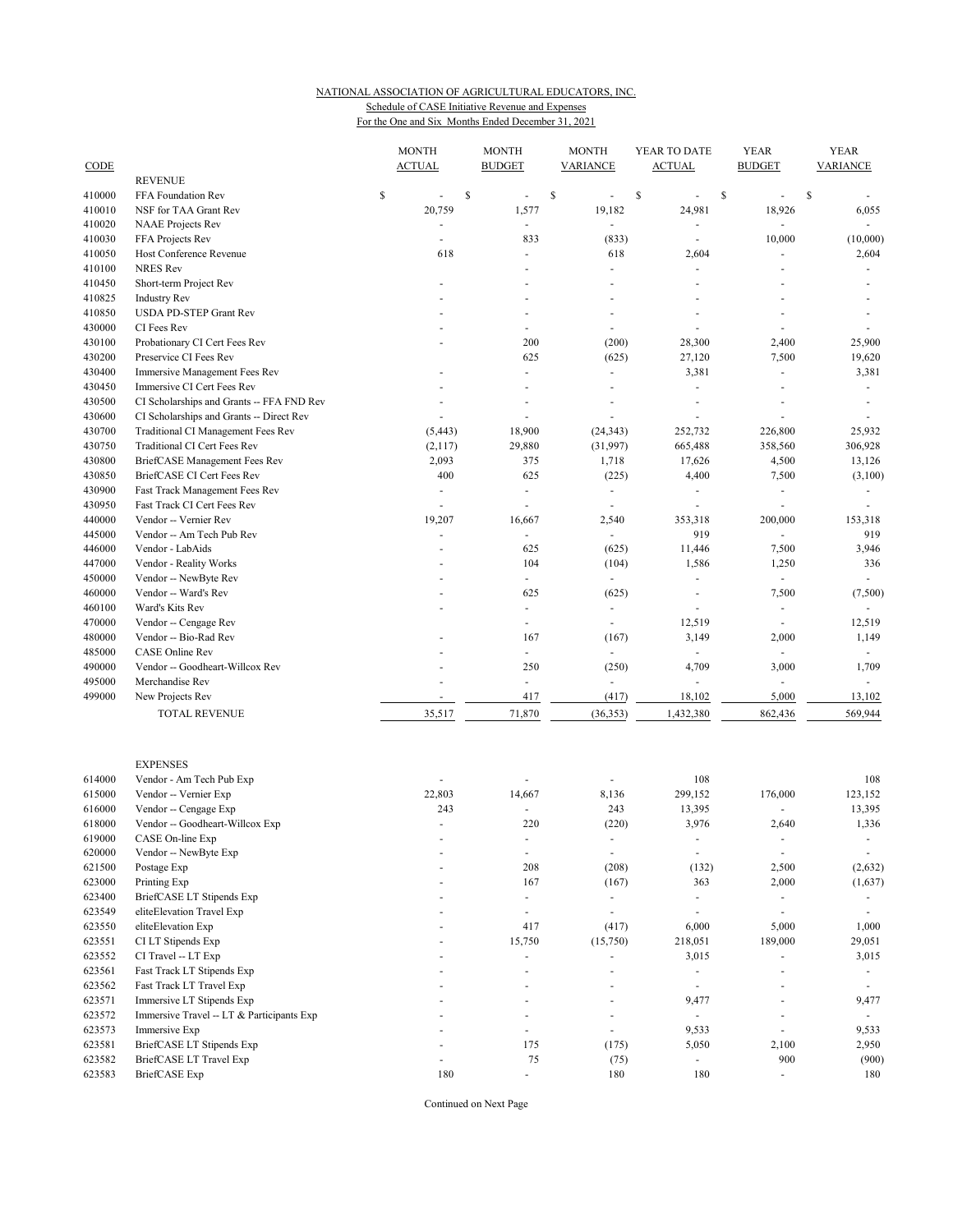### NATIONAL ASSOCIATION OF AGRICULTURAL EDUCATORS, INC.

Schedule of CASE Initiative Revenue and Expenses For the One and Six Months Ended December 31, 2021

|        |                                           | <b>MONTH</b>         | <b>MONTH</b>             | <b>MONTH</b>    | YEAR TO DATE   | <b>YEAR</b>   | <b>YEAR</b>     |
|--------|-------------------------------------------|----------------------|--------------------------|-----------------|----------------|---------------|-----------------|
| CODE   |                                           | <b>ACTUAL</b>        | <b>BUDGET</b>            | <b>VARIANCE</b> | <b>ACTUAL</b>  | <b>BUDGET</b> | <b>VARIANCE</b> |
| 623600 | Contractor Exp                            | 42,826               | 19,626                   | 23,200          | 240,234        | 235,506       | 4,728           |
| 623610 | Salaries Exp                              | 5,168                | 2,704                    | 2,464           | 34,043         | 32,445        | 1,598           |
| 623620 | FICA & Medicare Exp                       | 503                  | 207                      | 296             | 3,019          | 2,482         | 537             |
| 623630 | <b>Employee Benefits Exp</b>              | 460                  | 584                      | (124)           | 1,841          | 7,003         | (5,162)         |
| 623640 | Employee Insurance Exp                    | 801                  |                          | 801             | 4,808          |               | 4,808           |
| 625000 | Management Fees Exp                       | 15,000               | 1,250                    | 13,750          | 15,000         | 15,000        |                 |
| 625100 | Credit Card Fees                          |                      | $\overline{\phantom{0}}$ |                 | 254            |               | 254             |
| 625500 | Legal Exp                                 |                      | 21                       | (21)            |                | 250           | (250)           |
| 627000 | Promotion Exp                             | 514                  | 417                      | 97              | 10,986         | 5,000         | 5,986           |
| 631000 | Supplies Exp                              |                      | 208                      | (208)           | 1,179          | 2,500         | (1, 321)        |
| 632000 | IT & Technology Exp                       | 4,128                | 833                      | 3,295           | 31,928         | 10,000        | 21,928          |
| 632100 | IT Software Subscriptions Exp             | 1,612                | 1,042                    | 570             | 12,428         | 12,500        | (72)            |
| 635000 | Travel -- Staff CI Exp                    | 2,269                | 667                      | 1,602           | 2,901          | 8,000         | (5,099)         |
| 635100 | Travel -- Staff non-CI Exp                | 16,737               | 3,750                    | 12,987          | 50,796         | 45,000        | 5,796           |
| 635200 | <b>Staff Professional Development Exp</b> |                      | 208                      | (208)           |                | 2,500         | (2,500)         |
| 636000 | Depreciation Exp                          | 35                   | 8                        | 27              | 209            | 100           | 109             |
| 710850 | <b>USDA PD-STEP Grant Exp</b>             |                      |                          |                 |                |               |                 |
| 720000 | Probationary Fee Exp                      |                      |                          |                 | 137,777        | ٠             | 137,777         |
| 730000 | CI Scholarships and Grants -- FFA FND Exp |                      |                          |                 | 379,631        |               | 379,631         |
| 740000 | CI Scholarships and Grants -- Direct Exp  |                      |                          |                 | 5,085          |               | 5,085           |
| 750000 | Host Conference Expense                   |                      |                          |                 | 1,406          |               | 1,406           |
| 760000 | Course Development                        | 851                  |                          | 851             | 866            |               | 866             |
| 799000 | New Projects Expense                      | 23                   |                          | 23              | 3,269          | 5,000         | (1, 731)        |
|        | <b>TOTAL EXPENSE</b>                      | 114,153              | 63,619                   | 50,534          | 1,505,828      | 763,426       | 742,402         |
|        | <b>NET INCOME (LOSS)</b>                  | \$<br>$(78, 636)$ \$ | $8,251$ \$               | $(86,887)$ \$   | $(73, 448)$ \$ | 99,010        | (172, 458)<br>S |